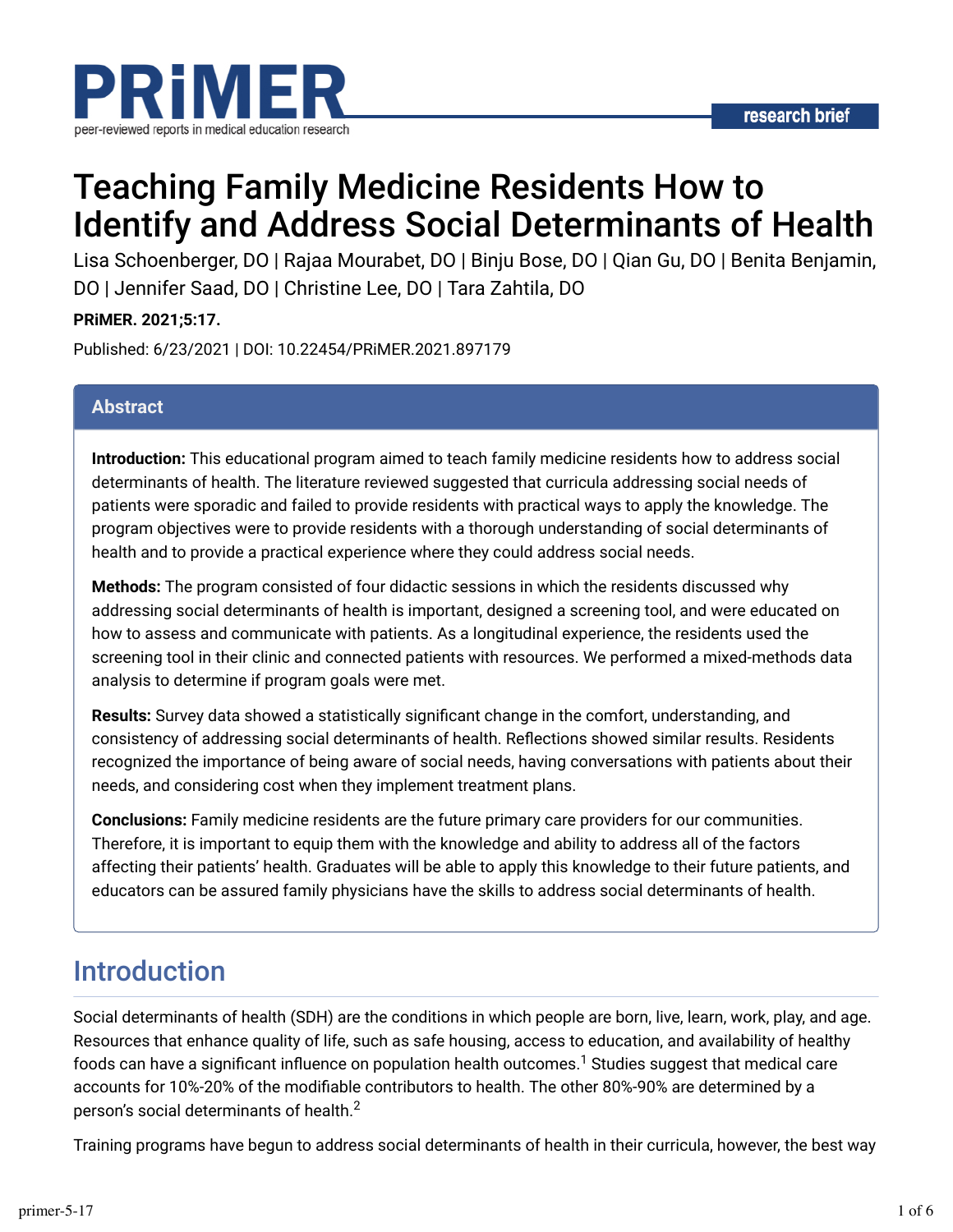to approach this topic is undetermined. $^3$  Most current strategies aim to increase awareness of the social needs of patients but do not address them in an effective or practical way.<sup>3-6</sup> Curricula are inconsistent and have insufficient connections to community-based resources. $^3$  Currently, inclusion of this material into standard residency training is sporadic and often optional. $^3$ 

We designed a curriculum using cognitive constructivism and behavioral change theory. Cognitive constructivism was implemented by developing critical thinking through reflection. Behavioral change theory was utilized as the learners were given the skills and environment to elicit a changed behavior.<sup>7</sup> This curriculum was unique because it taught the concepts and improved awareness of SDH and also allowed the trainees to apply their new knowledge by changing their behavior in clinical practice. The goal of this program was to train residents in how to screen for and address the social determinants of health of their patients.

## Methods

### *Participants and Setting*

The program was instituted at a community hospital family medicine residency program. Thirty residents participated in the program. This program was exempted from formal institutional review board approval by the Feinstein Institutes for Medical Research Northwell Health due to the limited data collected from participants, and because the study design prevented the identity of the subjects from being readily ascertained.

### *Measures*

We used a mixed-methods approach to evaluate the program. The researchers designed a survey instrument using a 5-point Likert scale to evaluate program success. The survey was based on other surveys used by similar programs aiming to teach SDH to residents.<sup>6</sup> Several faculty members and residents reviewed and edited the questions to maximize face validity. The Cronbach α was 0.8, indicating excellent internal consistency in the responses. We analyzed this survey by a quantitative method using a paired *t* test. The researchers designed a reflective exercise for the study. We analyzed the reflections using grounded theory with a descriptive coding strategy (a qualitative research method). The survey and reflection are available on the STFM Resource Library. $^8$  We identified and agreed upon several recurring themes in the reflections.

Both the surveys and reflections were administered on paper. We used an identifying number, known only to the participant, to link pre- and postsurveys and maintain anonymity. We manually transferred the deidentified data to Microsoft Excel.

### *Procedure*

The first survey was administered before the curriculum was implemented. After 6 months, the follow up survey and reflection were completed. Implementation of this program required four 1-hour didactic sessions.

Residents were able to design a screening tool to meet the needs of their patient population using the Health Leads Screening Toolkit.<sup>9</sup> Health Leads provides recommended screening and alternative questions. All questions were validated and their precision and reading level were available for reference. During the didactic session, the residents, as a group, discussed and voted on which question to use for each domain. The screening tool they designed is available on the STFM Resource Library.<sup>13</sup> After participating in the didactic sessions, residents were expected to apply their new knowledge at their ambulatory clinic. SDH screenings were completed for all annual physicals. Residents were expected to address any positive screens, refer the patients to appropriate resources and follow up with each patient, as needed, until the social needs had been sufficiently addressed.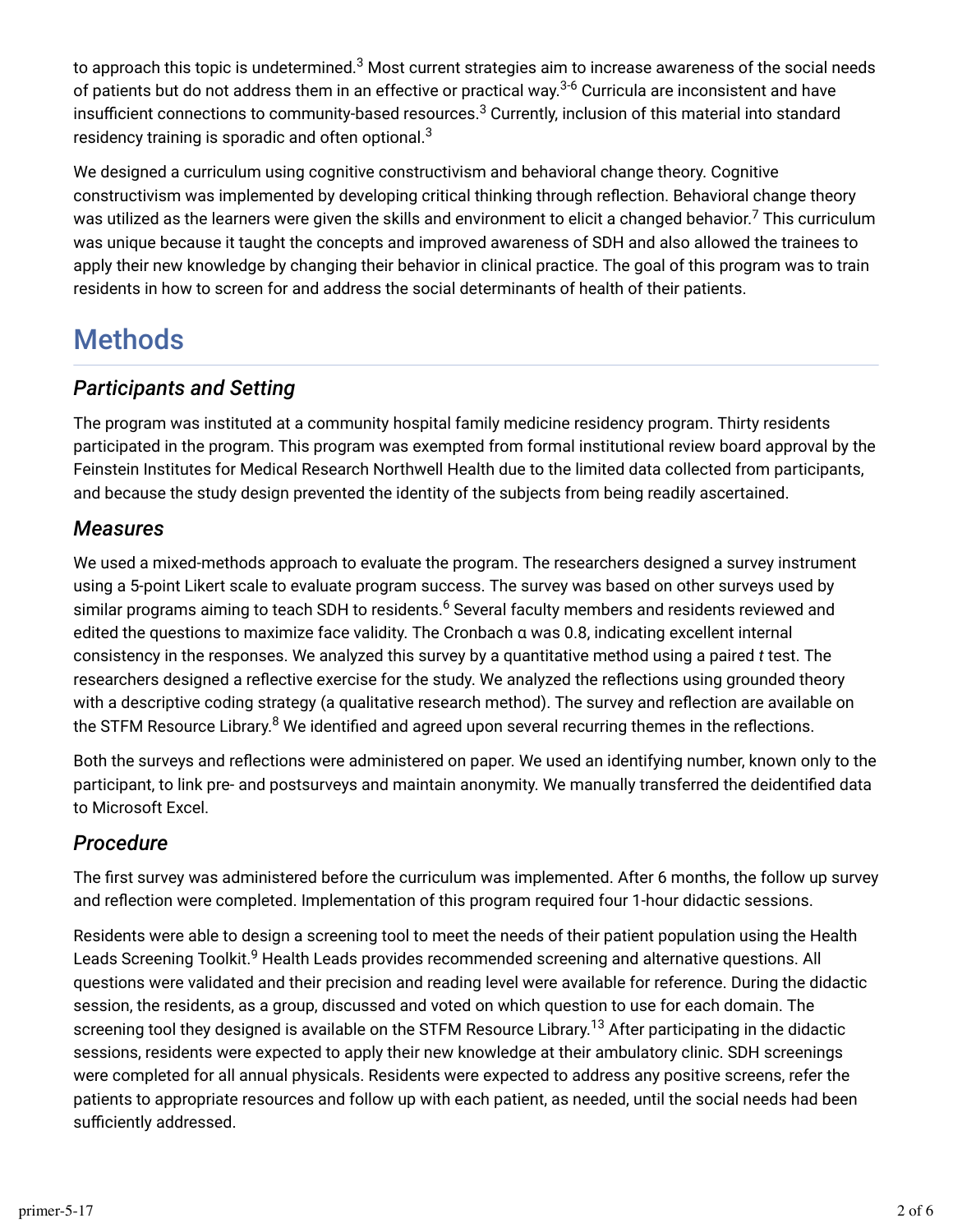## **Results**

Thirty family medicine residents participated in the program and all participants completed the surveys and reflections. We analyzed pre- and postsurvey scores using a paired *t* test. The *P* value was <.05 for all individual questions and the total scores, which showed a statistically significant change in the residents' level of comfort as well as their understanding and consistency of addressing social determinants of health.

Several themes emerged upon analysis of the residents' reflections. These are shown in Table 4. Twenty-seven out of 30 residents identified a specific plan to address SDH after graduation.

## **Conclusions**

Prior studies highlighted that most curricula increased awareness but did not address SDH in an effective way.<sup>2-4</sup> Educational programs lacked practical application<sup>4</sup> or an association showing physicians increasingly addressed these needs after training $^5$ . This program was unique in that it taught the content in didactic sessions and also provided the residents with the practical skills required to address these needs with their patients.

The surveys showed a significant improvement in the residents' level of comfort, understanding, and consistency of addressing SDH. The reflections showed an increase in awareness of social needs such as financial strains, ability to access resources and the importance of thorough conversations with patients. Most residents identified a specific plan detailing how they will address the social needs of their patients upon graduation. This extension of knowledge to practice is important, as 80% of a patient's health depends on their  $SDH.<sup>1</sup>$ 

Study limitations included that the program was implemented at one institution with a limited number of residents and all of the data were learner self-reported. Compliance with the screening tool was overseen by faculty. There was no external verification of how often or consistently the screening tool was used and if the needs identified were resolved. Further research could include a retrospective chart review to determine if this curriculum led to increased identification of social needs and how many patients were able to access resources after being identified. We could also follow residents beyond graduation and determine how many graduates address SDH as a standard of care in their practices. We anticipate that further studies that address SDH in residency education can positively impact the health outcomes of patients.

## Tables and Figures

|  | <b>Postgraduate Year</b>         | <b>Gender</b>          | Age (Years)                     | Race                                         |
|--|----------------------------------|------------------------|---------------------------------|----------------------------------------------|
|  | PGY 1<br>10 residents            | Female 70%<br>Male 30% | Average age: 28<br>Range: 26-30 | Asian 20%<br>South Asian 50%<br>White 30%    |
|  | PGY <sub>2</sub><br>10 residents | Female 60%<br>Male 40% | Average age: 30<br>Range: 27-34 | Hispanic 10%<br>South Asian 50%<br>White 40% |
|  | PGY <sub>3</sub><br>10 residents | Female 80%<br>Male 20% | Average age: 32<br>Range. 29-40 | Asian 40%<br>South Asian 20%<br>White 40%    |

### **Table 1: Resident Demographics**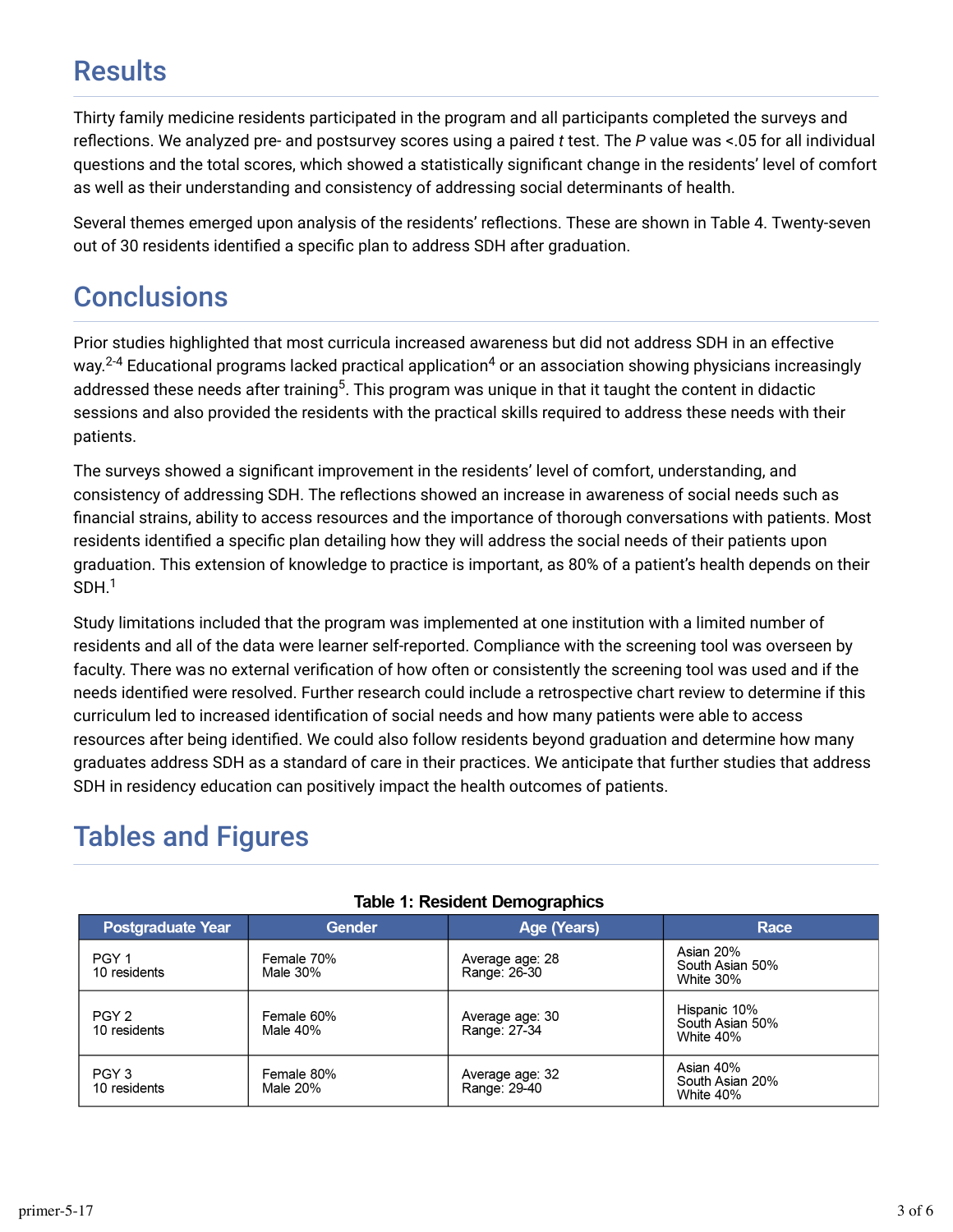#### **Table 2: Didactic Sessions**

| <b>Session Topic</b>        | <b>Description</b>                                                             |
|-----------------------------|--------------------------------------------------------------------------------|
| Introduction to SDH         | Define SDH<br>Discuss experiences and challenges                               |
| Design screening tool       | Introduce Health Leads Screening Toolkit <sup>®</sup><br>Design screening tool |
| Conversations with patients | Review Collaborative Care Method10<br>Review BATHE Method <sup>11</sup>        |
| How to address SDH          | Introduce HITE site <sup>12</sup><br>Role play                                 |

Abbreviations: SDH, social determinants of health; BATHE, background, affect, trouble, handling, and empathy; HITE, Health Information Tool for Empowerment.

| <b>Survey Prompt</b>                                                                    | <b>Mean Survey</b><br><b>Score</b><br>Preprogram | <b>Mean Survey</b><br><b>Score</b><br>Postprogram | P Value |
|-----------------------------------------------------------------------------------------|--------------------------------------------------|---------------------------------------------------|---------|
| 1. I have a good understanding of the social factors affecting my<br>patient's health   | 3.6                                              | 4.3                                               | < 01    |
| 2. I believe the SDH affecting my patients significantly affect their<br>overall health | 4.2                                              | 4.7                                               | < 01    |
| 3. I consistently address my patient's SDH during their office visits                   | 3                                                | 3.8                                               | < 01    |
| 4. I feel comfortable identifying the SDH affecting my patients                         | 3.2                                              | 4.2                                               | < 01    |
| 5. I feel comfortable addressing the SDH affecting my patients                          | 3.2                                              | 4.3                                               | < 01    |
| <b>Total</b>                                                                            | 17.1                                             | 21.3                                              | < 01    |

#### Table 3: Quantitative Results; Survey Score Means and P Values

Abbreviation: SDH, social determinants of health.

#### **Table 4: Qualitative Results: Reflection Themes**

| <b>Theme</b>                                                                        | <b>Representative Quote</b>                                                                                                                             |  |
|-------------------------------------------------------------------------------------|---------------------------------------------------------------------------------------------------------------------------------------------------------|--|
| Plans to address SDH upon graduation                                                | "I plan on taking some time out of annual and new patient visits to<br>address social factors."                                                         |  |
| Increased awareness of social issues                                                | "This experience helped me to be more cognizant of factors that may be<br>inhibiting my patients' abilities to receive optimal care."                   |  |
| Finances and medication cost were the most common<br>needs encountered              | "i've frequently had to consider the cost of medications and my patients"<br>ability to pay for them and have found alternatives that were cheaper."    |  |
| The importance of having conversations with patients<br>that go beyond medical care | "I now see sometimes patients are afraid to bring it up so starting the<br>conversation is important."<br>"I think just bringing it up helps patients." |  |
| The value of being able to connect patients with<br>resources                       | "I am now more aware of resources for me as the physician available to<br>find out info to help aid my patients with their SDH."                        |  |

## Corresponding Author

Lisa Schoenberger, DO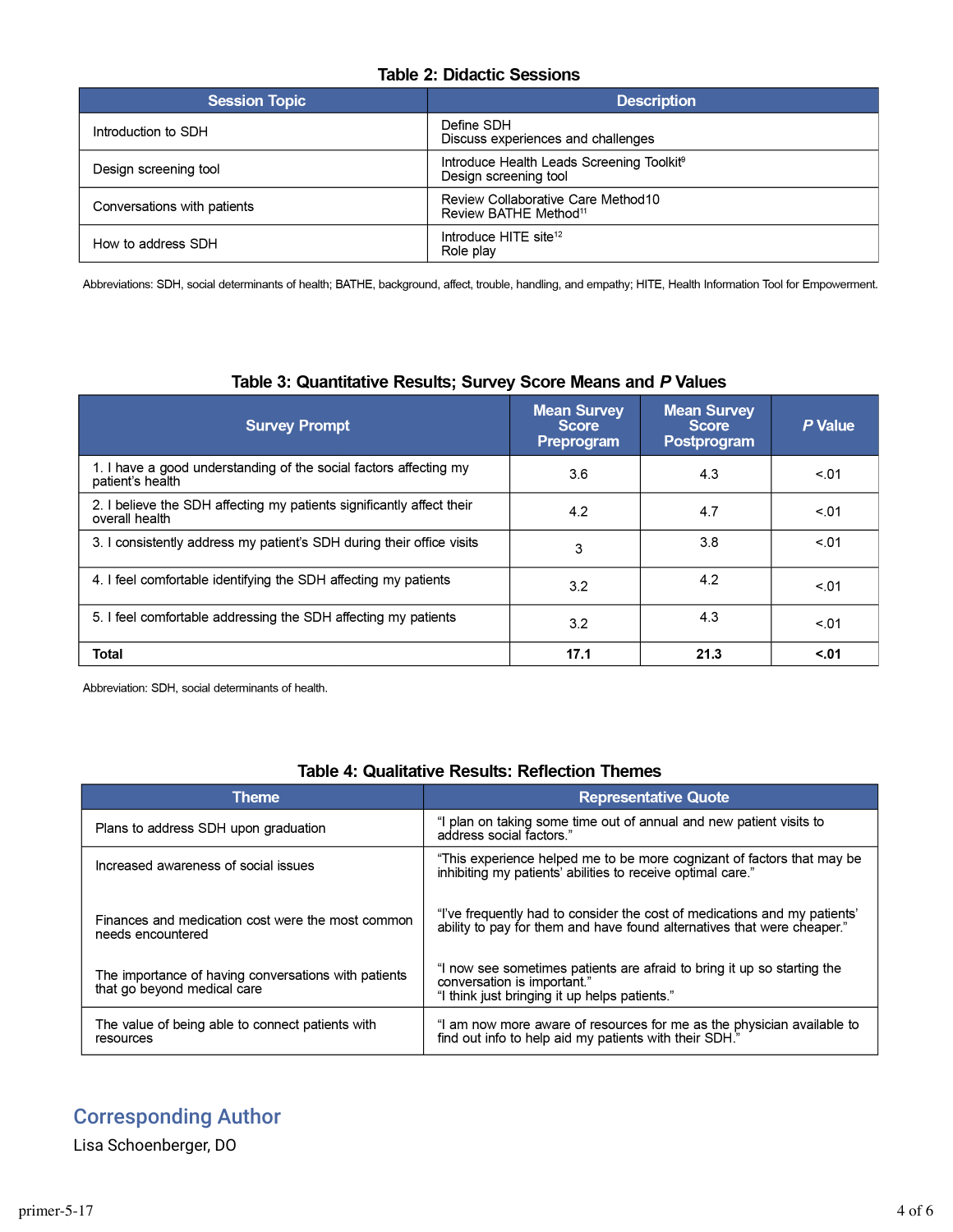Northwell Plainview Family Medicine Residency Assistant Professor, Zucker School of Medicine at Hofstra Northwell, 888 Old Country Road, Plainview, NY 11803. 516-719-3096

Lschoenb12@northwell.edu

### **Author Affiliations**

Lisa Schoenberger, DO - Northwell Plainview Family Medicine Residency, Plainview, NY | and Zucker School of Medicine at Hofstra Northwell, Hempstead, NY

Rajaa Mourabet, DO - Northwell Plainview Family Medicine, Plainview, NY

Binju Bose, DO - Northwell Plainview Family Medicine, Plainview, NY

Qian Gu, DO - Northwell Plainview Family Medicine, Plainview, NY

Benita Benjamin, DO - Northwell Plainview Family Medicine, Plainview, NY

Jennifer Saad, DO - Northwell Plainview Family Medicine, Plainview, NY

Christine Lee, DO - Northwell Plainview Family Medicine, Plainview, NY

Tara Zahtila, DO - Northwell Health Eastern Region | Plainview Hospital | and Zucker School of Medicine at Hofstra/Northwell

### References

- 1. Social Determinants of Health. Healthcare-Associated Infections. Healthy People 2020. https://www.healthypeople.gov/2020/topics-objectives/topic/social-determinants-of-health. Accessed December 16, 2018.
- 2. Magnan S. Social Determinants of Health 101 for Health Care: Five Plus Five. NAM Perspectives. Washington, DC: National Academy of Medicine; October 9, 2017. https://doi.org/10.31478/201710c
- 3. Siegel J, Coleman DL, James T. Integrating social determinants of health into graduate medical education: a call for action. Acad Med. 2018;93(2):159-162. doi:10.1097/ACM.0000000000002054
- 4. Sharma M, Pinto AD, Kumagai AK. Teaching social determinants of health: A path to equity or a road to nowhere? [published online ahead of print April 25, 2017]. Acad Med. 2018;93(1):25-30. doi:10.1097/ACM.0000000000001689
- 5. Schmidt S, Higgins S, George M, Stone A, Bussey-Jones J, Dillard R. An experiential resident module for understanding social determinants of health at an academic safety-net hospital. MedEdPORTAL. 2017;13(1):10647. doi:10.15766/mep\_2374-8265.10647
- r. Gard LA, Cooper AJ, Youmans Q, et al. Identifying and addressing social determinants of health in outpatient practice: results of a program-wide survey of internal and family medicine residents. BMC Med Educ. 2020;20(1):18. doi:10.1186/s12909-020-1931-1
- 7. Torre DM, Daley BJ, Sebastian JL, Elnicki DM. Overview of current learning theories for medical educators. Am J Med. 2006;119(10):903-907. doi:10.1016/j.amjmed.2006.06.037
- s. Schoenberger L. Wellness Questionnaire. 2020. STFM Resource Library. https://resourcelibrary.stfm.org /viewdocument/wellness-questionnaire?CommunityKey=2751b51d-483f-45e2-81de-4faced0a290a& tab=librarydocuments. Accessed May 24, 2021.
- 9. Health Leads Tools. Health Leads. https://healthleadsusa.org/resource-library/health-leads-tools/. Accessed December 16, 2018.
- 10. Daniel H, Bornstein SS, Kane GC; Health and Public Policy Committee of the American College of Physicians. Addressing Social Determinants to Improve Patient Care and Promote Health Equity: An American College of Physicians Position Paper. Ann Intern Med. 2018;168(8):577-578. doi:10.7326/M17-2441
- 11. Lieberman JA III, Stuart MR. The BATHE Method: incorporating counseling and psychotherapy into the everyday management of patients. Prim Care Companion J Clin Psychiatry. 1999;1(2):35-38.